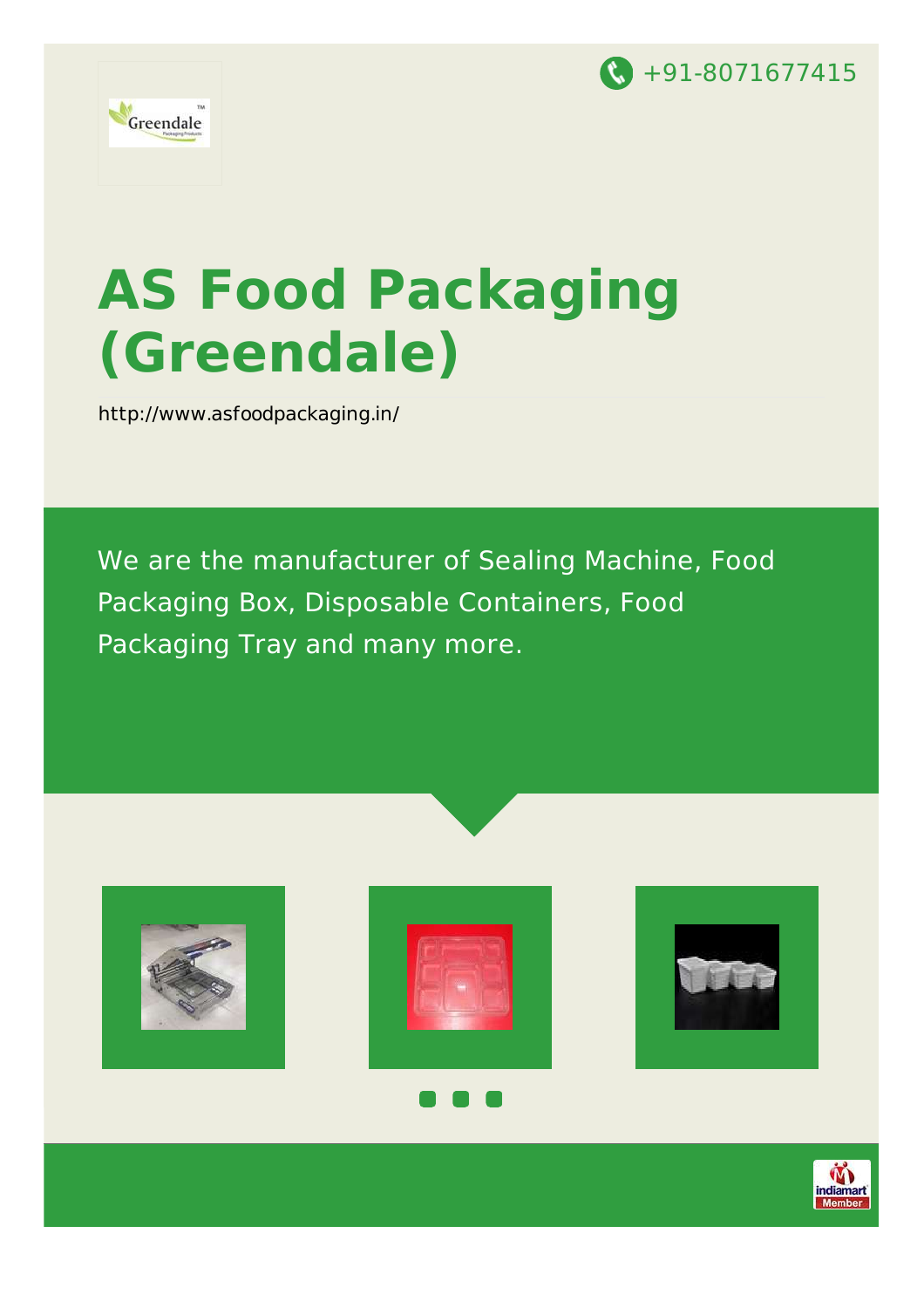### Profile

Incepted in the year **2010**, we at **AS Food Packaging**, are considered in the market to be amongst the leading **manufacturers** of this highly commendable range of Disposable Products. Manufacturing of this range is done as per the set industry norms and guidelines, utilizing the finest raw materials and modern machines. This ensures the product's standard of quality. Further, the offered range comprising highly acclaimed and demanded products like **Sealing Machine, Food Packaging Box, Disposable Containers, Food Packaging Tray and many more**, is marked at a market leading rate.

The state-of-the-art infrastructural facility at AS Food Packaging, undergoes regular up-gradation, in order to maximize our presence in the market and our production capacity. For reasons of attaining smoother and effective management of the firm's operations, the facility has been parted into several highly operational units. The facility laced with all the necessary machinery and equipment, help us in the attainment of several of the firm's predefined goals and targets. Further, our huge client base is owed to our highly ethical work practices. We are offer the product under the brand name **Greendale**.

Under the leadership of **Mr. Amit Arora** and **Mr. Sumit Arora**, we have managed to attain several heights of success, in the past years of our existence. His ability to understand the market and manage in a highly commendable manner, has helped us carve our path to glory.



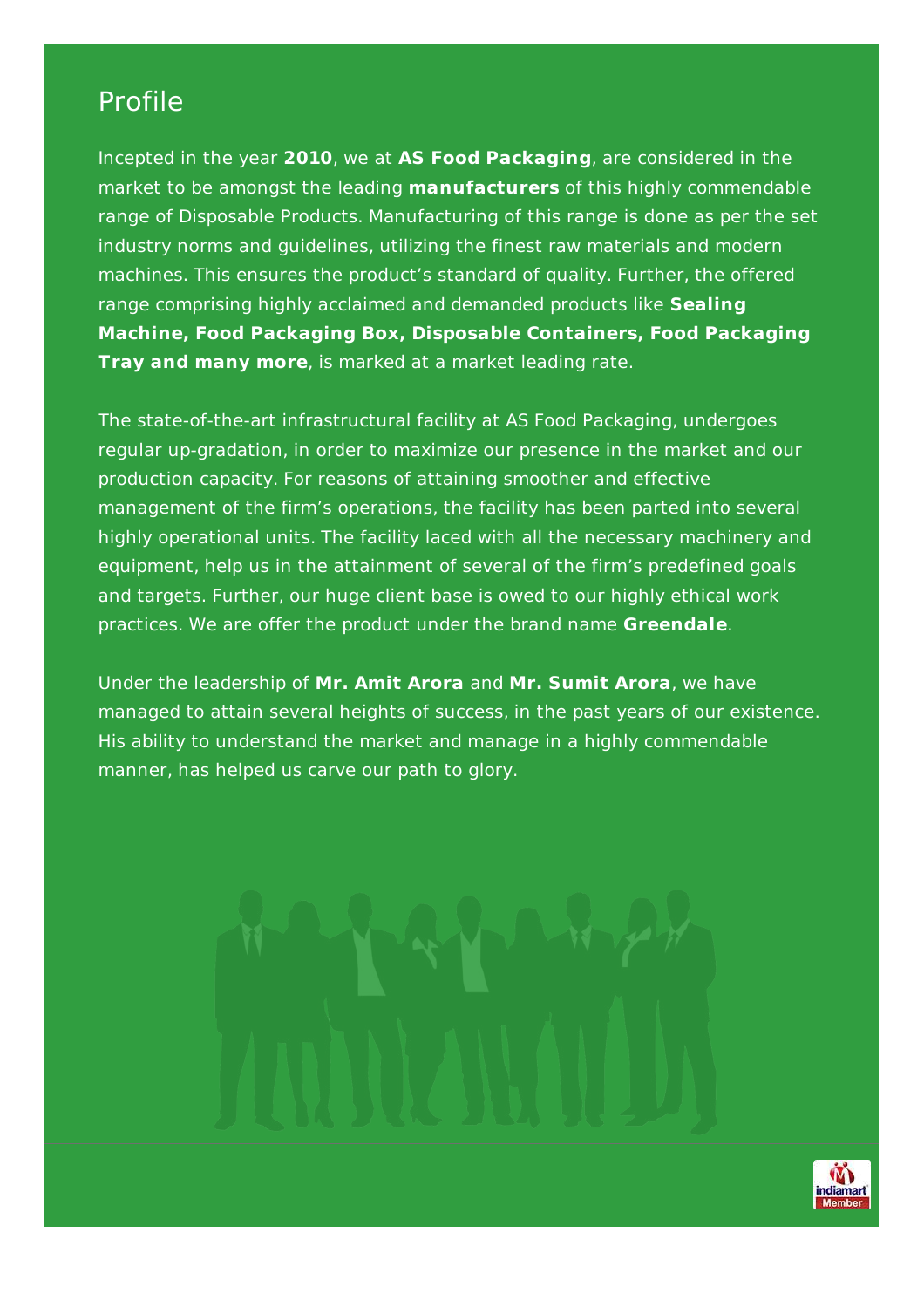# **SEALING MACHINE**



Thali Seal Machine **Sealing Machine** 





Two Portion Sealing Machine



8 Portion Meal Tray Sealing Machine



 $\mathbf{\Omega}_{-}$ 

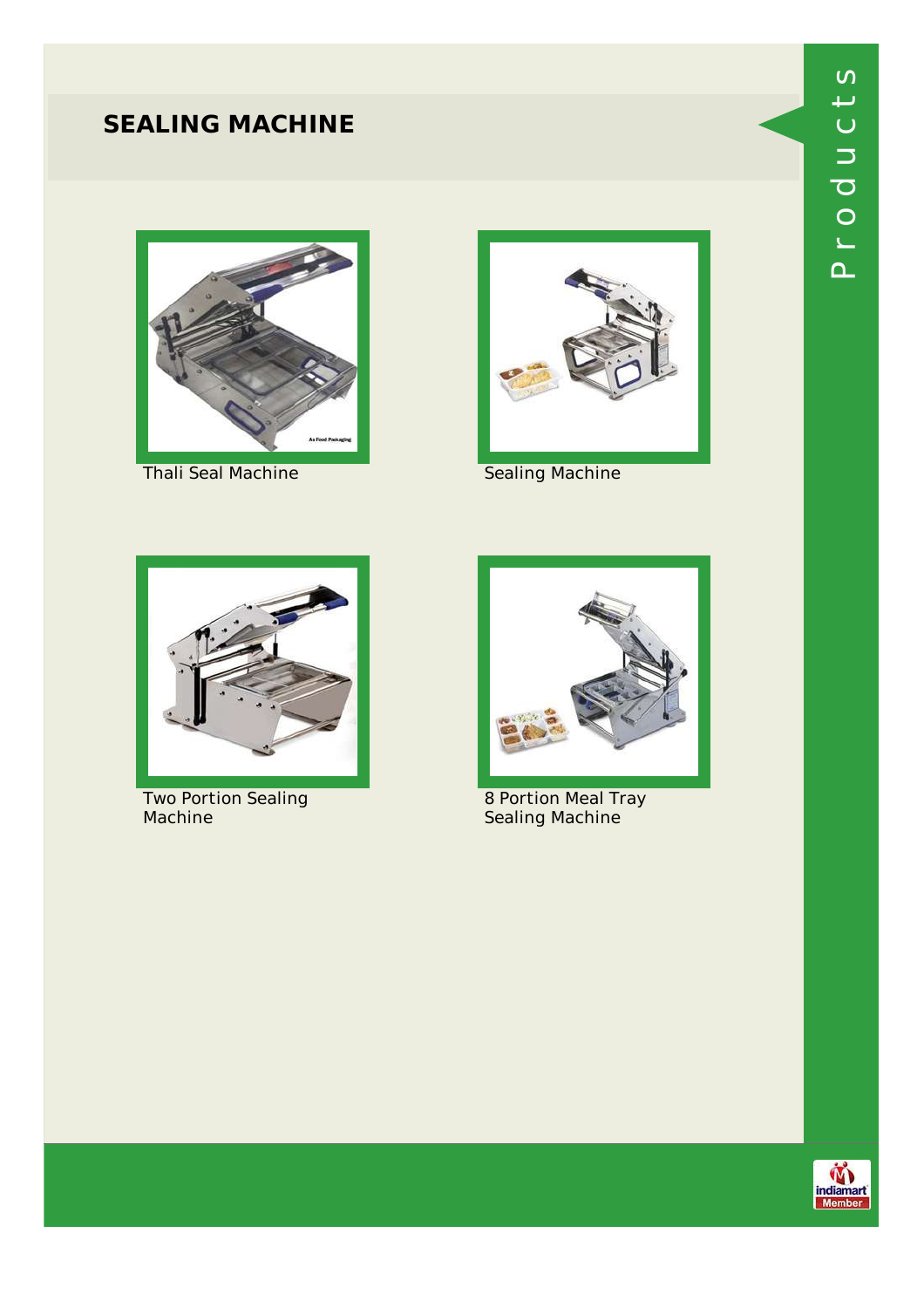# **FOOD PACKAGING TRAY**



Meal Packaging Tray 5 Compartment



8 Compartment Meal Packaging Tray





**Lunch Tray Commission Commission Commission Commission Commission Commission Commission Commission Commission C** 



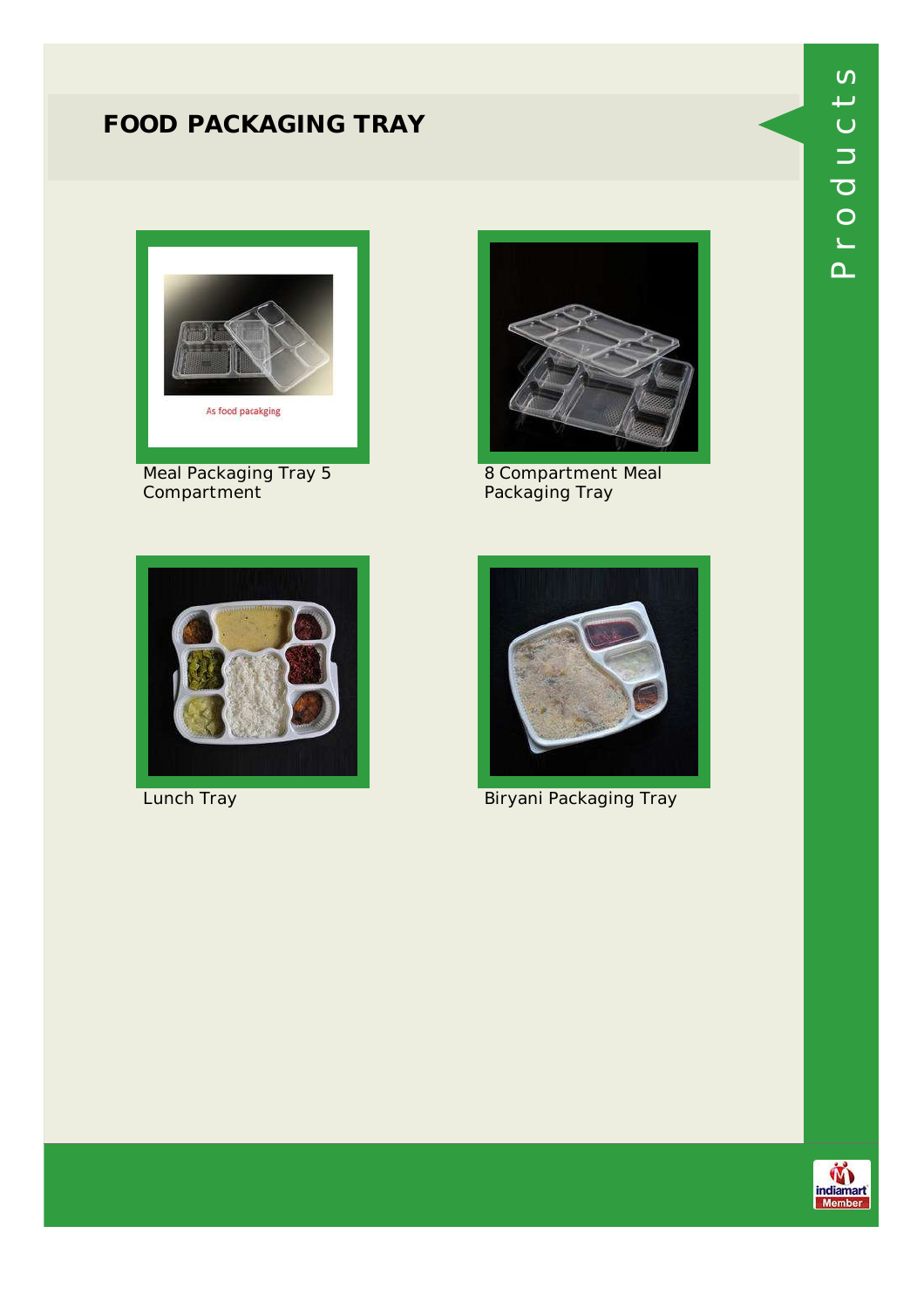# **DISPOSABLE CONTAINERS**



Rectangle Black Container **Round Container** 





Disposable Containers **Food Containers** 





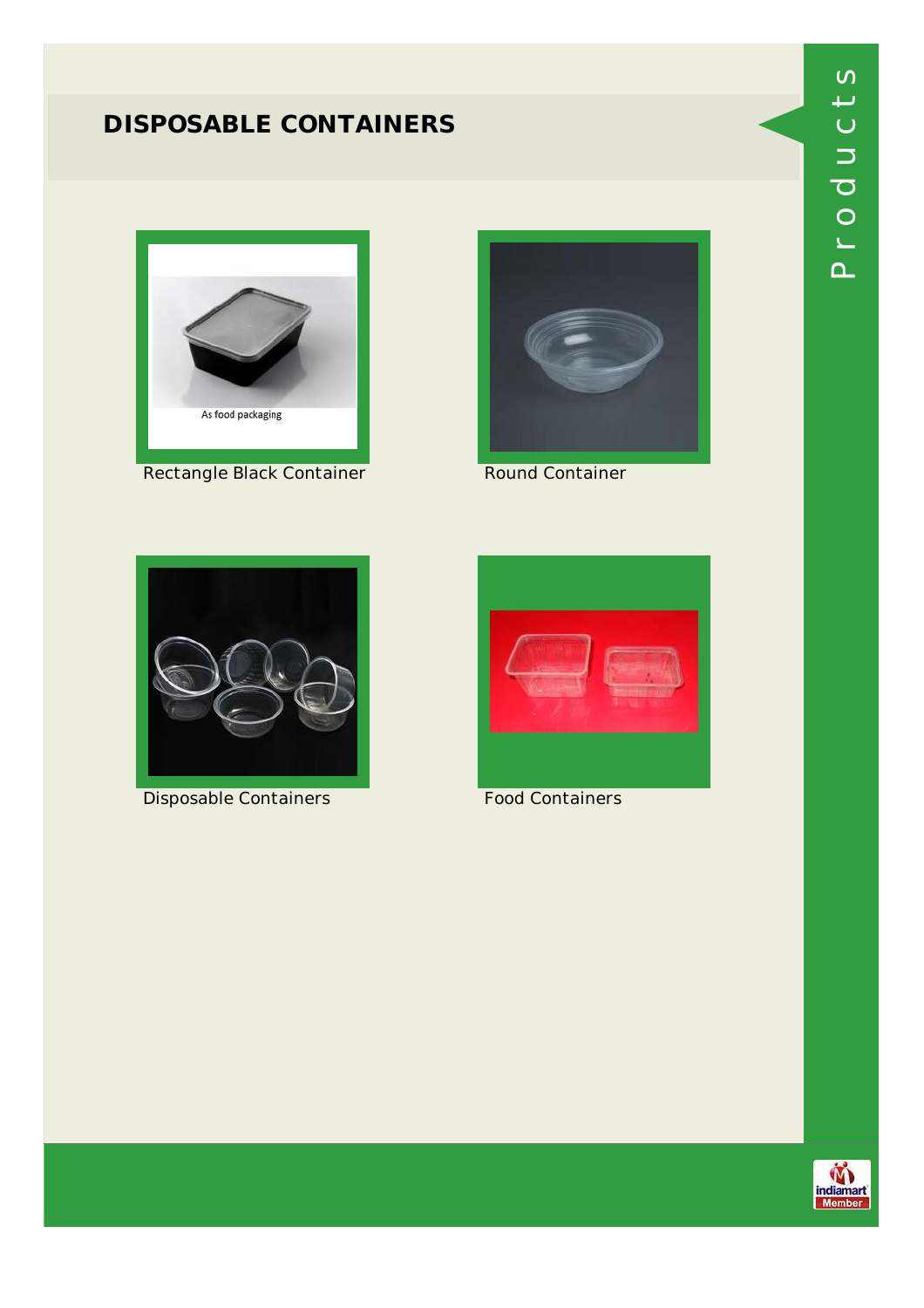### **PLASTIC FOOD CONTAINER**



Food Grade Plastic Container



Plastic Delivery Container





Plastic Container **PP Rectangle Container** 



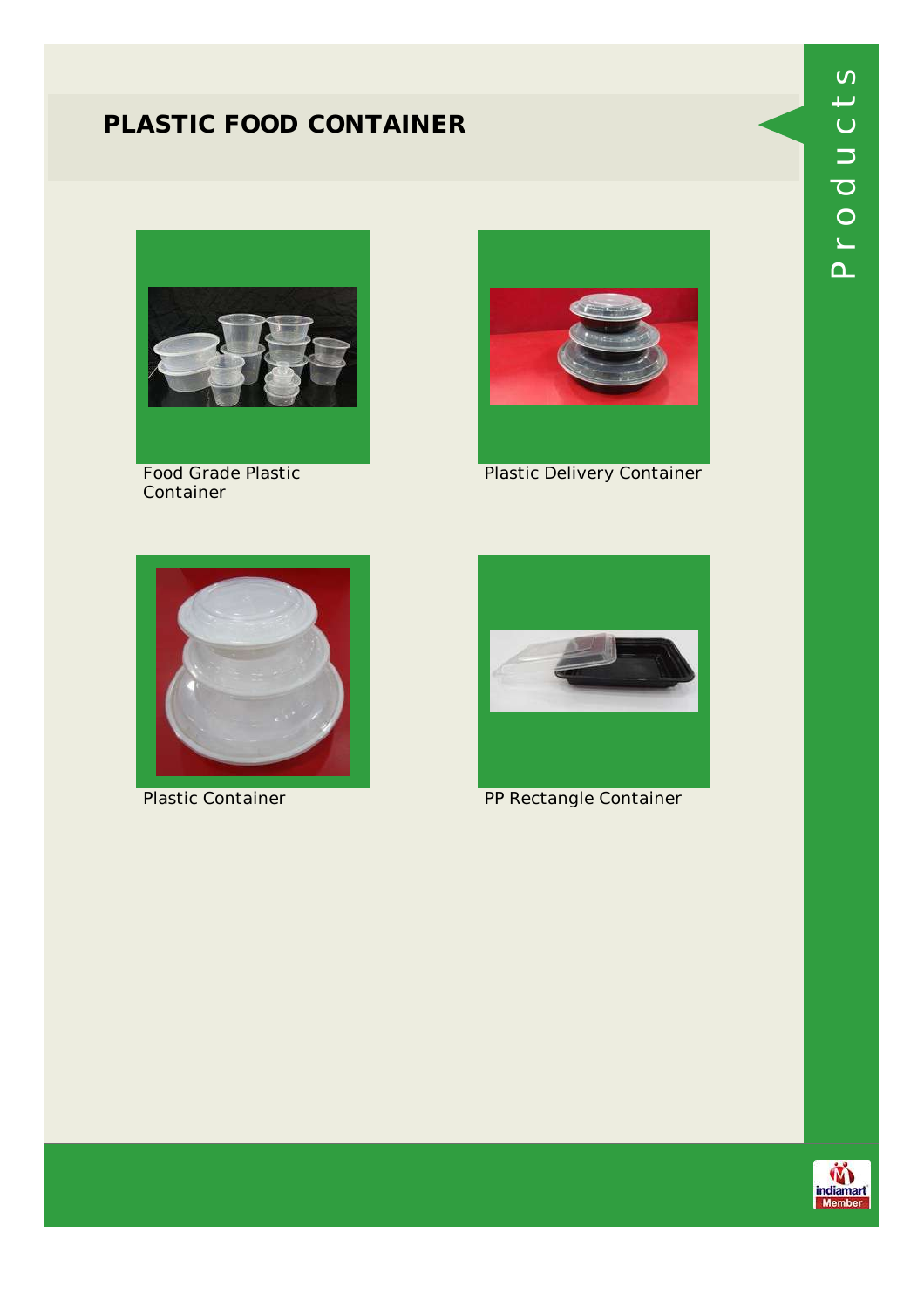# **FOOD PACKAGING BOX**



Biryani Packaging Box Noodle Box







**Brown Burger Box Noodle Packaging Box** 



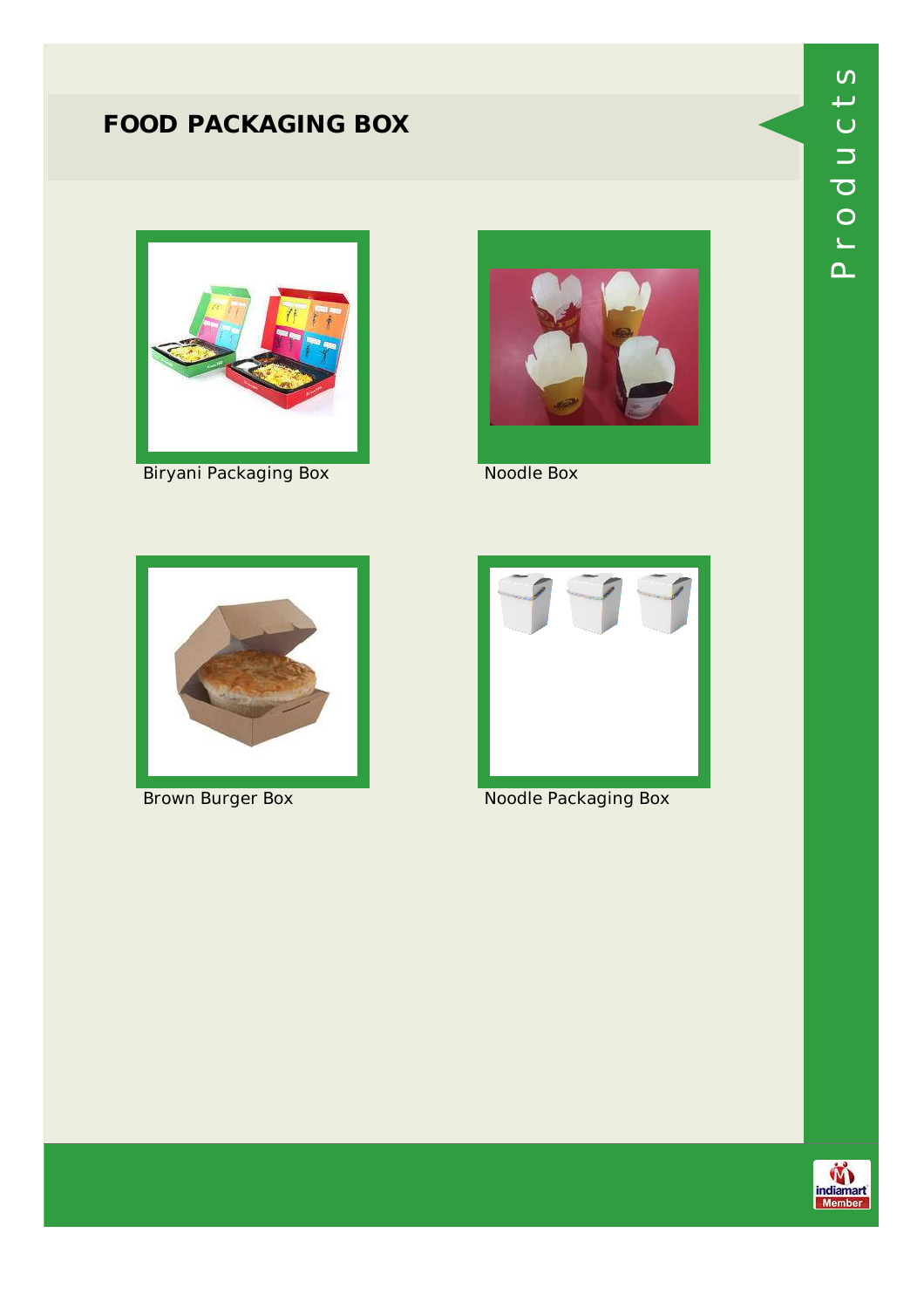## **BAKERY PACKAGING PRODUCTS**



**Cookies Packaging Tray Cookies Basket** 





Cake Cookies Box Candy Box



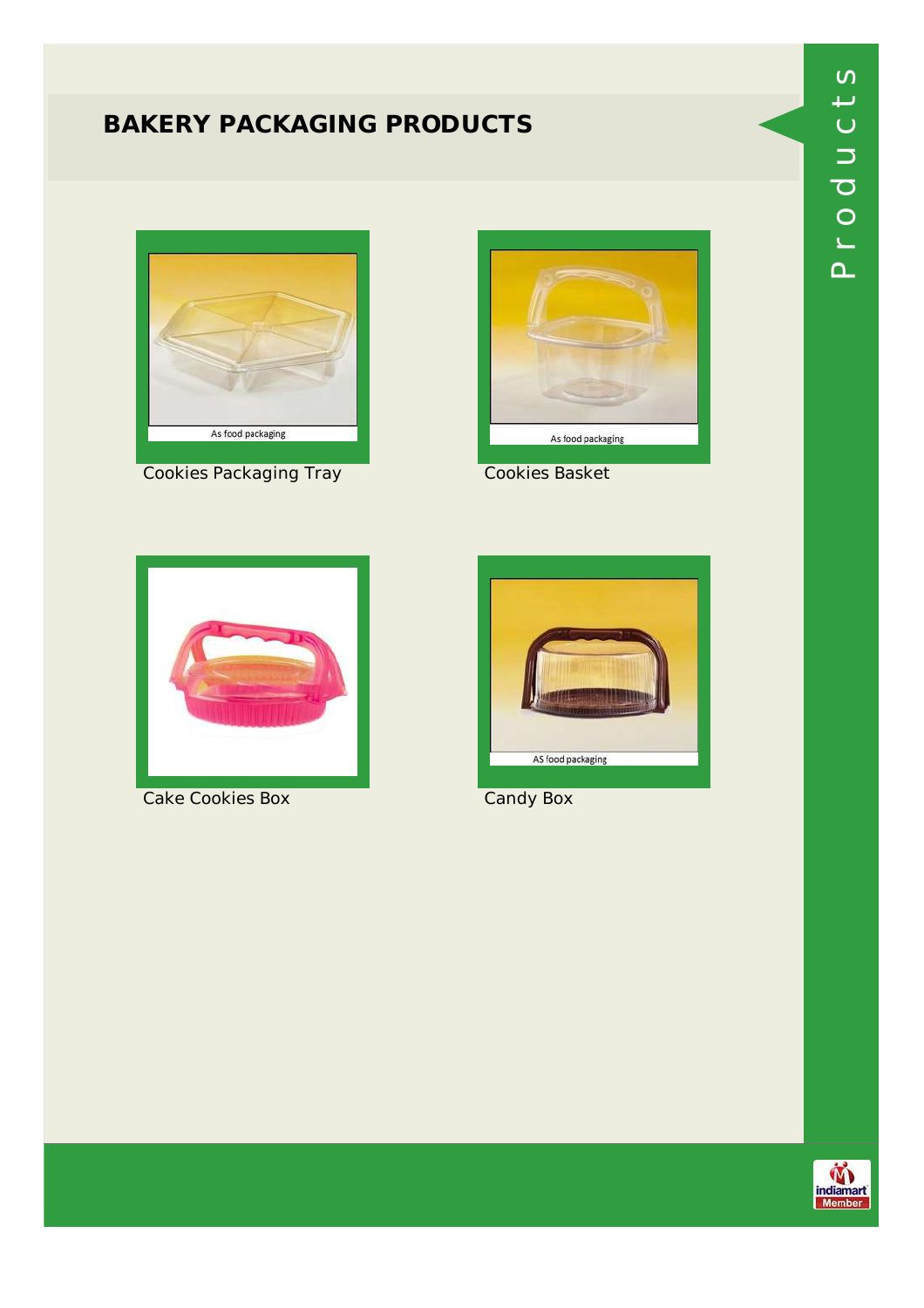### **DISPOSABLE CUTLERY**



As food packagin





Disposable Knife **Disposable Cutlery** 

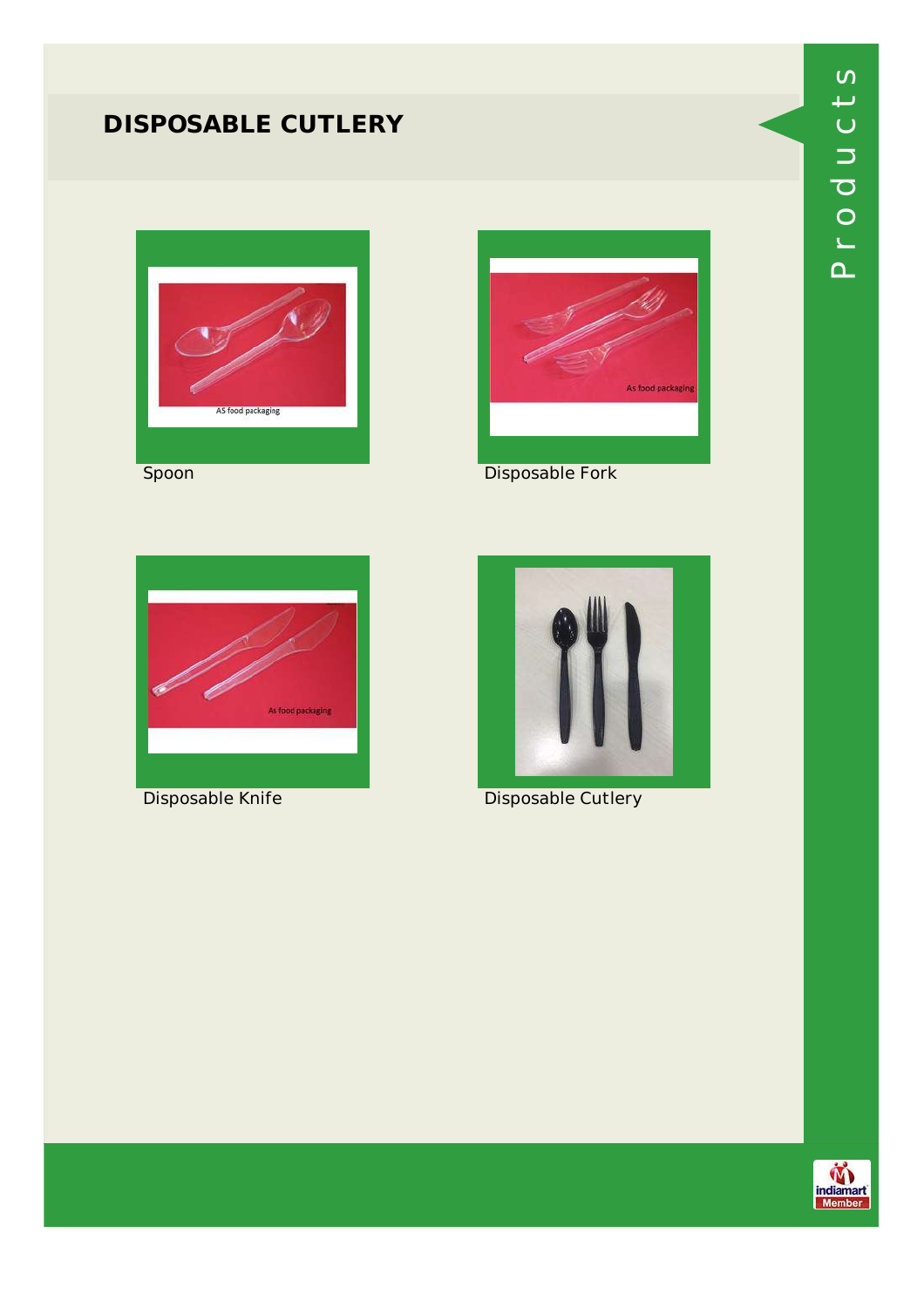### **ECOPACK PRODUCTS**





White Muffin Cup **Example 2018** Ecopack Round Bowl



Plumpy Green Ecopack Panettone Muffin Cup



Moulds

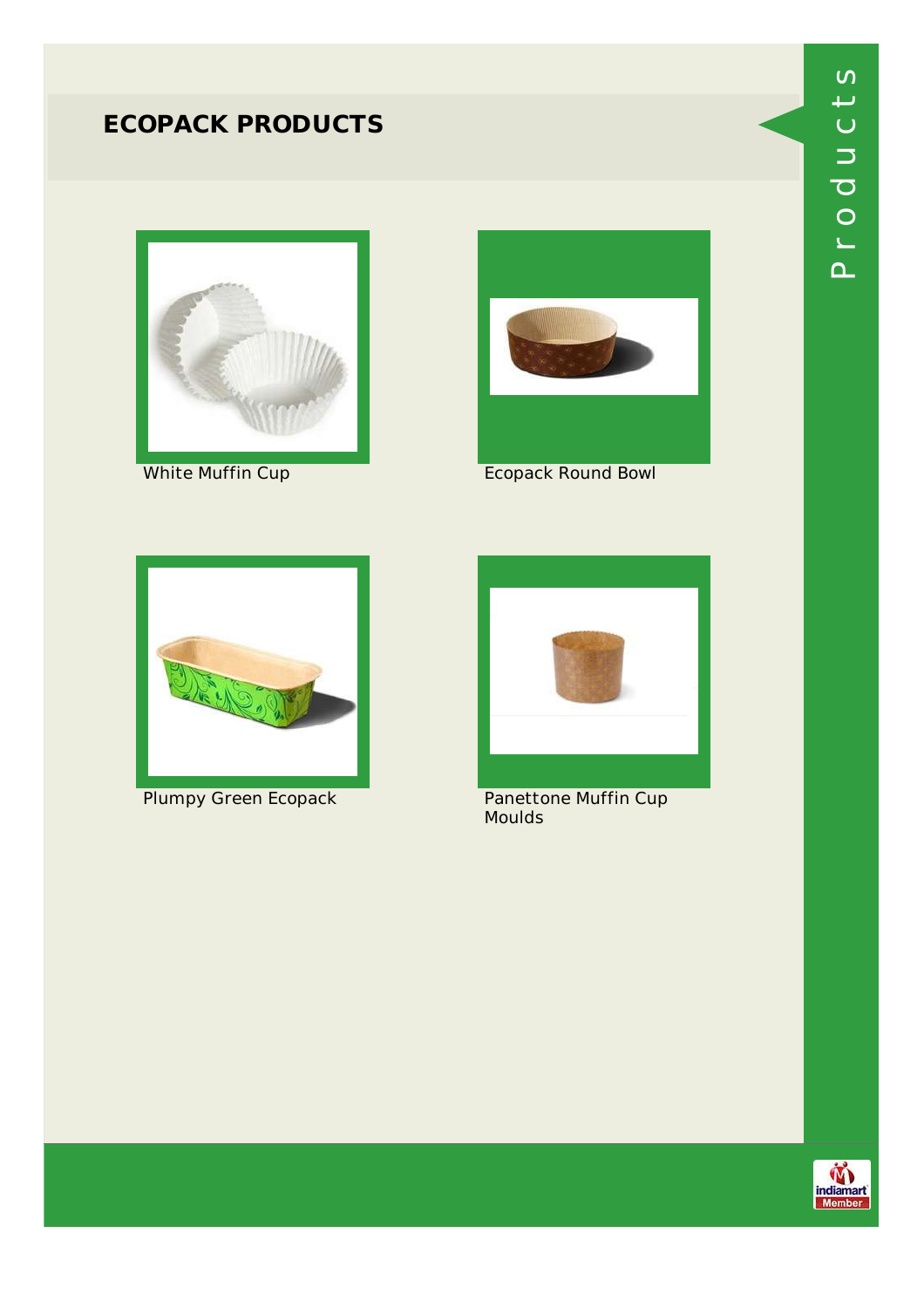### **BLACK PUNNET TRAY**



Fancy Black Punnet Tray **Punnet Tray** 





**Designer Punnet Tray Communist Communist Punnet Tray** 



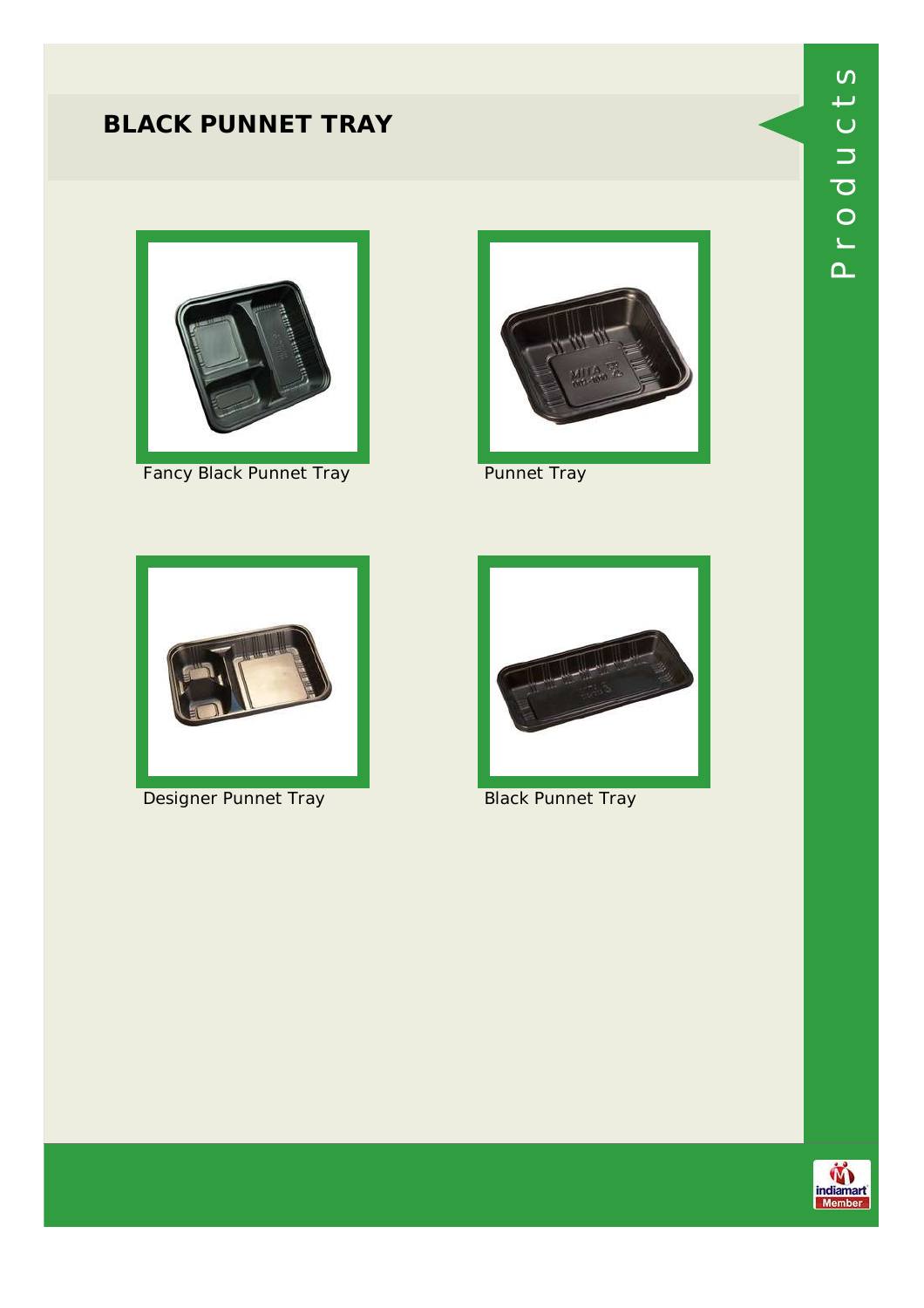### **BAKEABLE MOULD**



**Cup Cake Mould Cake Cups** 





PS Mould Shot glass Cake Bakable Mould





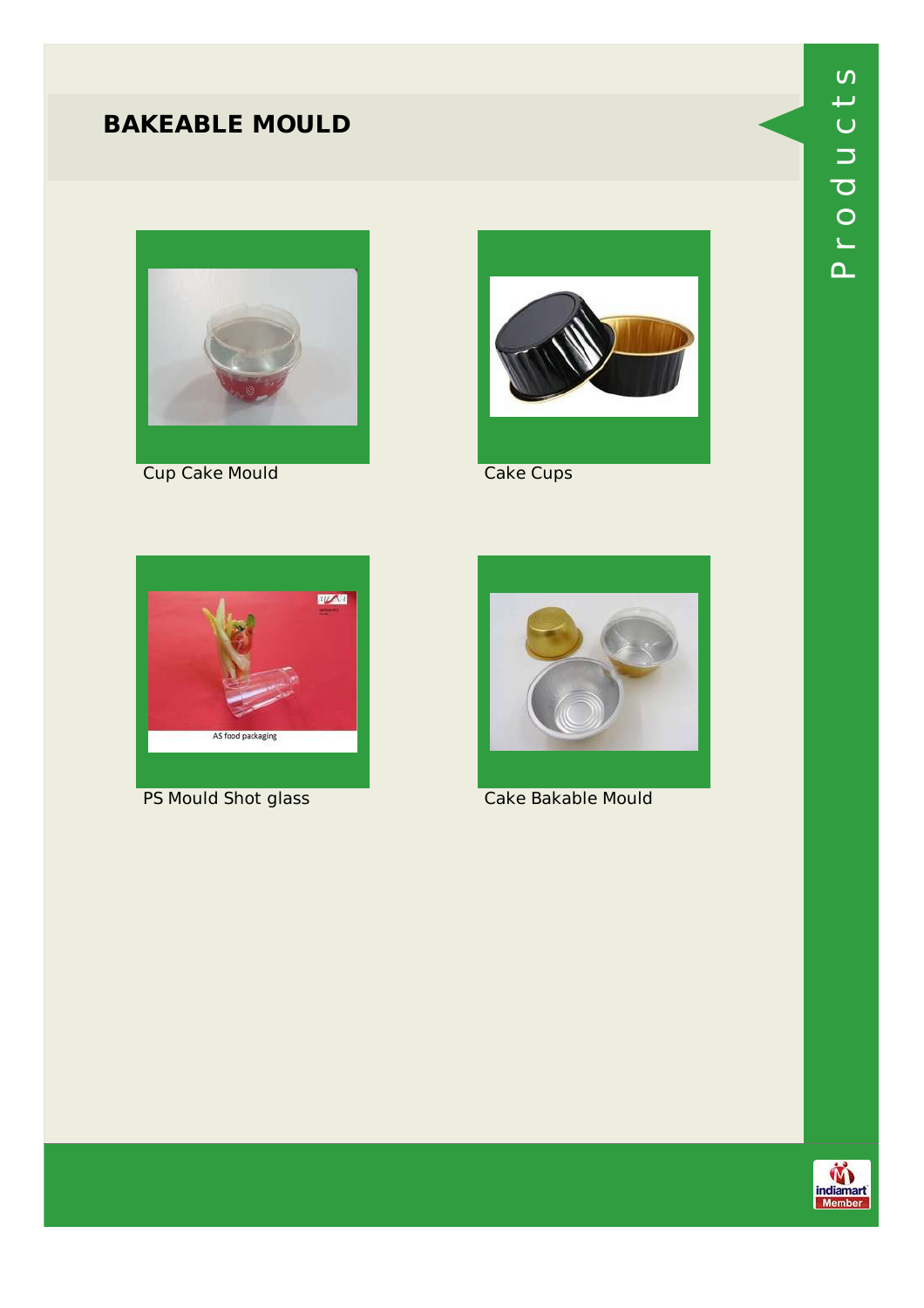# **HOTEL PRODUCTS**







Plastic Gloves **Drinking Straw** 



**Cocktail Straw Chop Stick** 



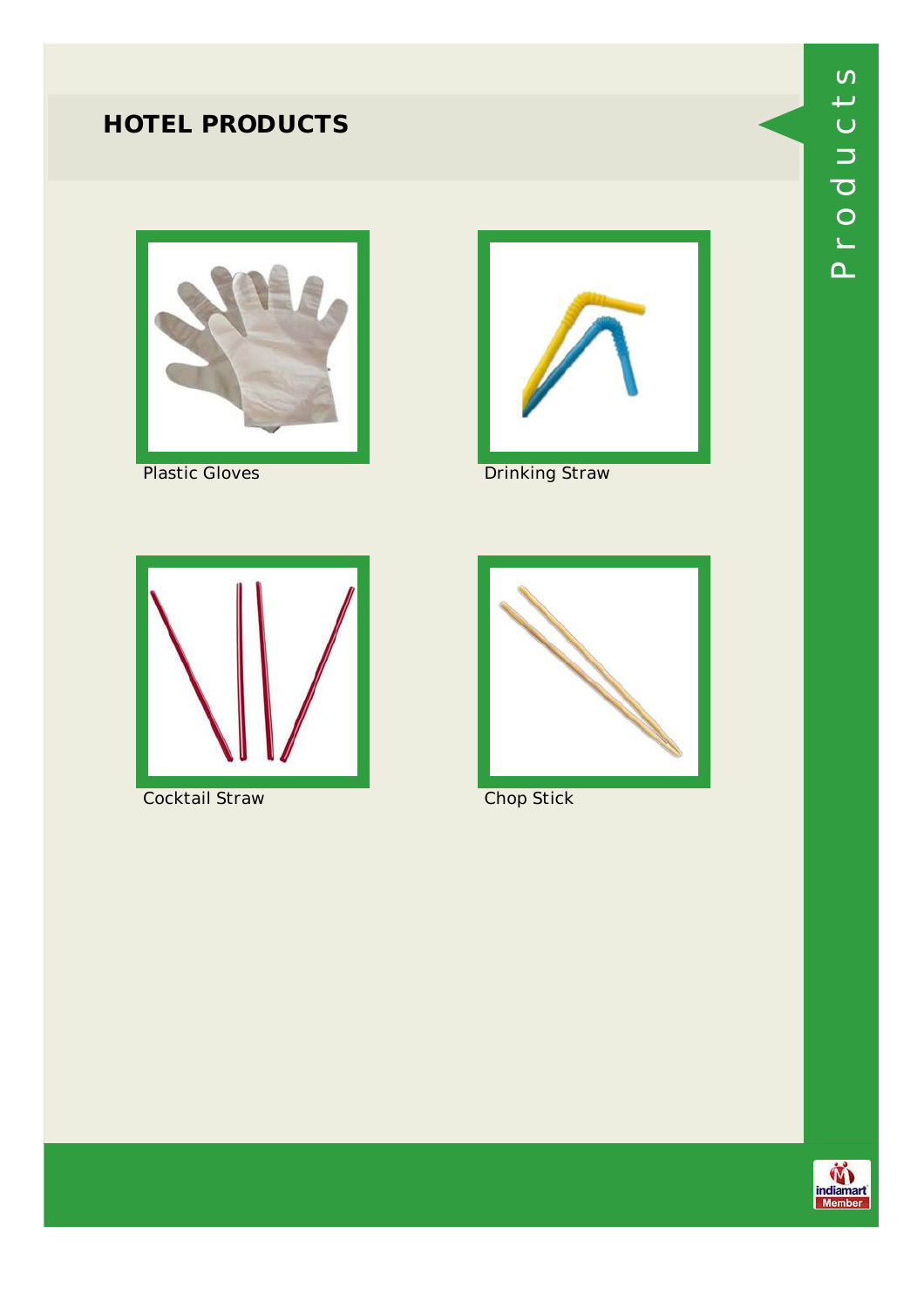# **TISSUE PRODUCTS**







Paper Napkin Non Woven Napkin



Banquet Napkin Kitchen Rolls



#### $\mathbf{\Omega}_{-}$ ے o $\overline{\mathbf{C}}$  $\Box$  $\bm{\cup}$ رب ທ

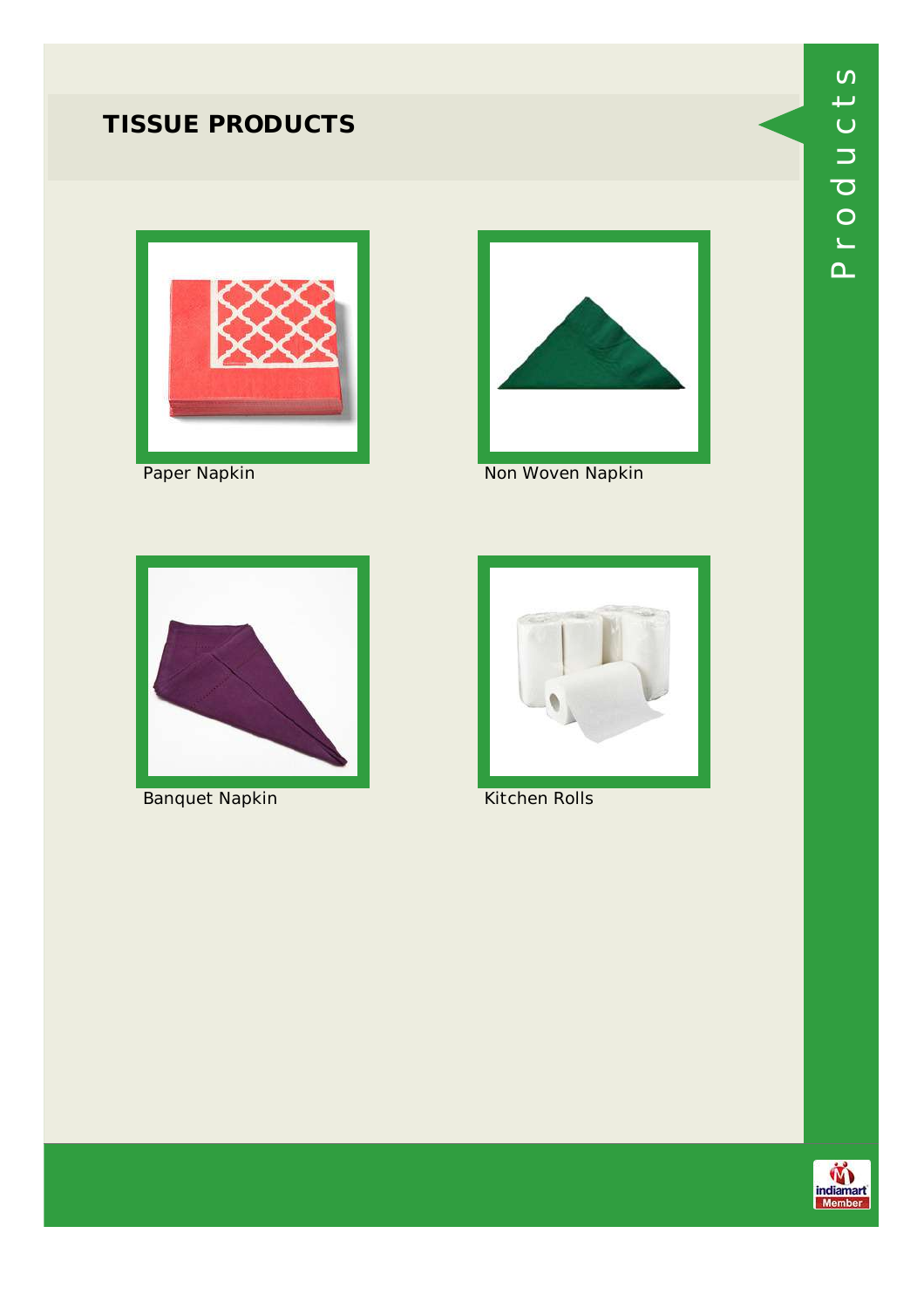# **DISPOSABLE PRODUCTS**







Muffin Cup **Coffee Cup** 





**Chocolate Cup Chocolate Cup** Printed Ice Cream Cup



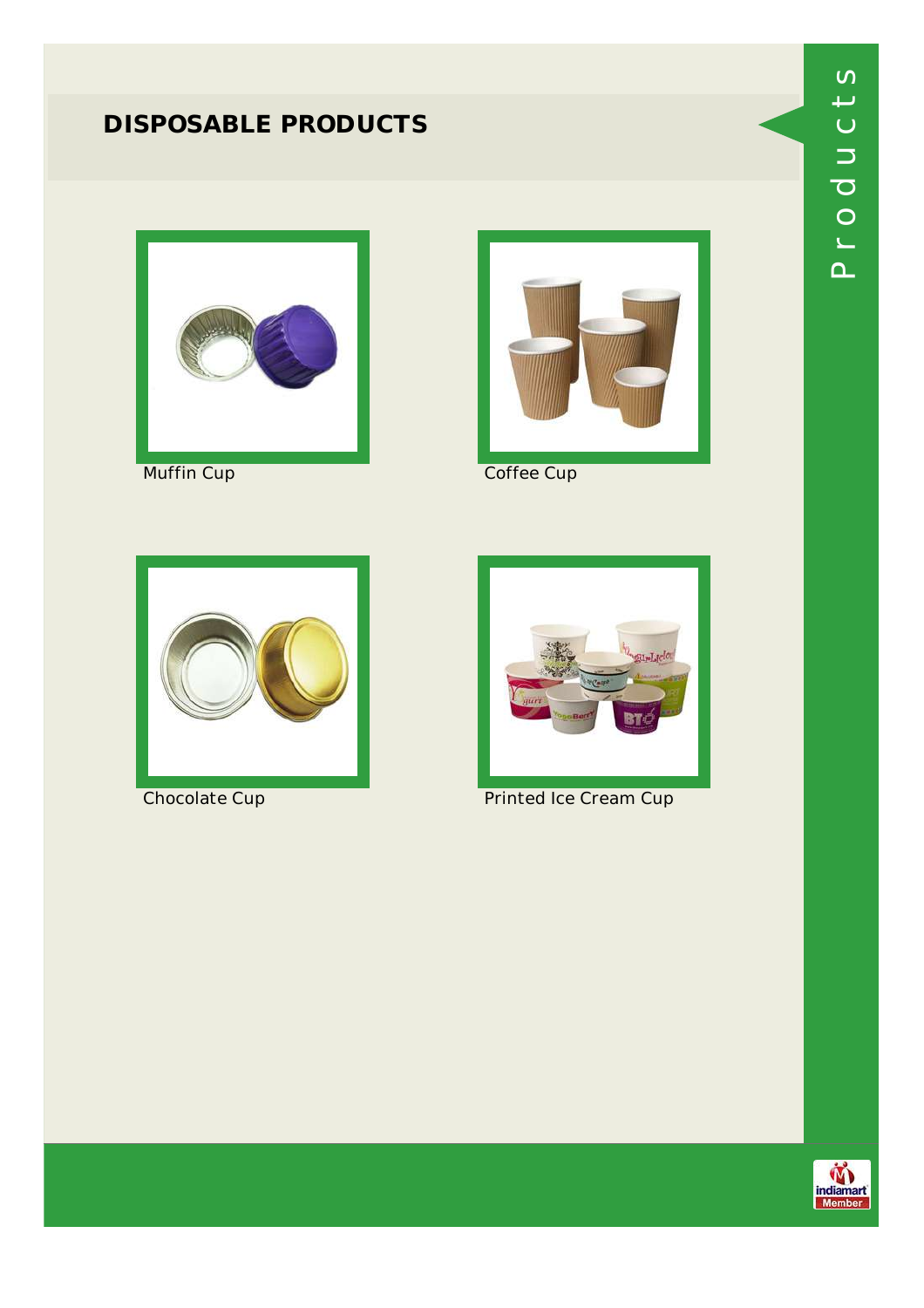# **CLING WRAP**



PVC Cling Wrap Cling Wrap





Best Fresh Cling Wrap

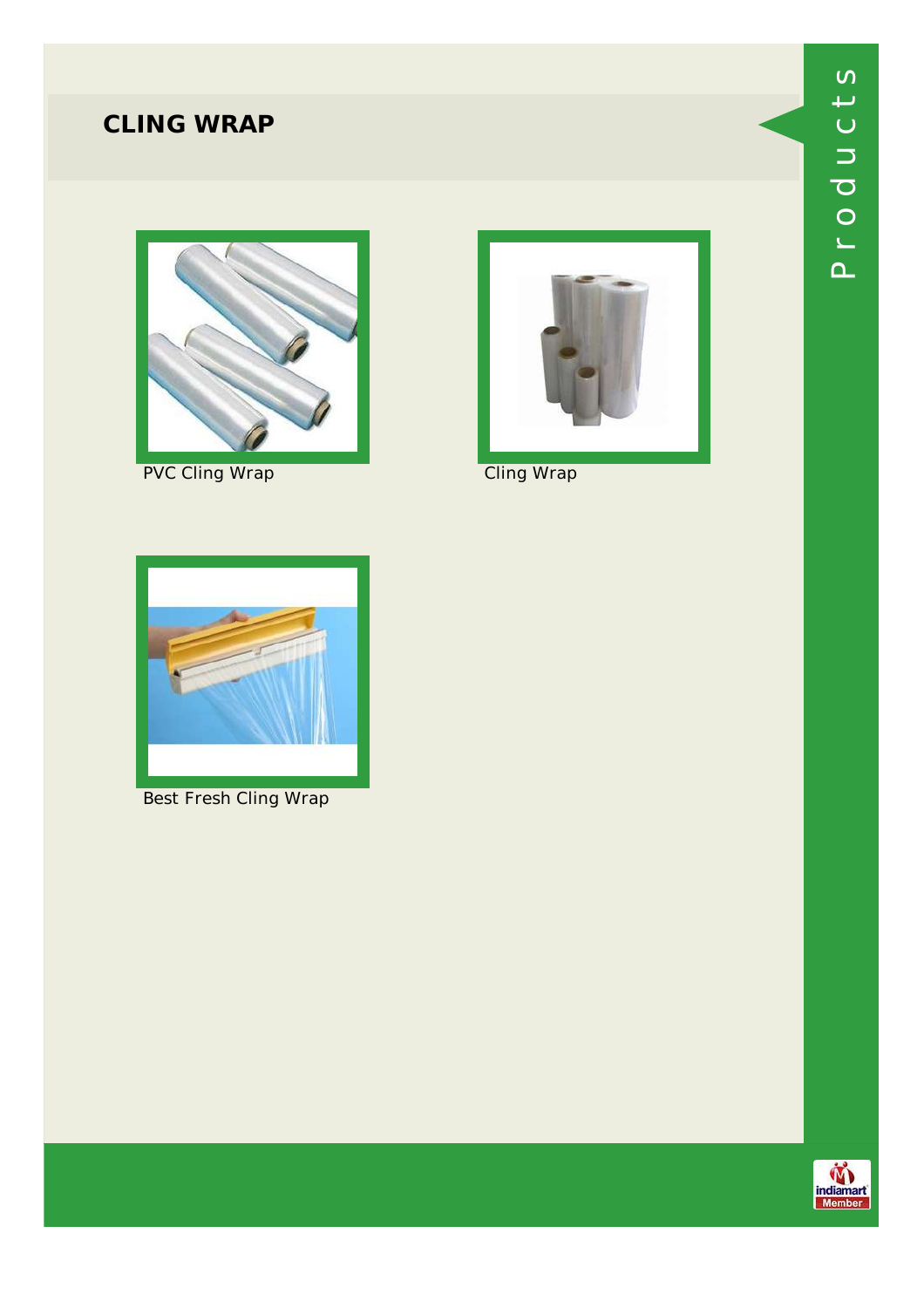### **ECO FRIENDLY BIODEGRADABLE**



5 compartment Ecofriendly Square Plate



Ecofriendly Round Plate



Ecofriendly 3CP Round Plate



Ecofriendly Small Square Tray



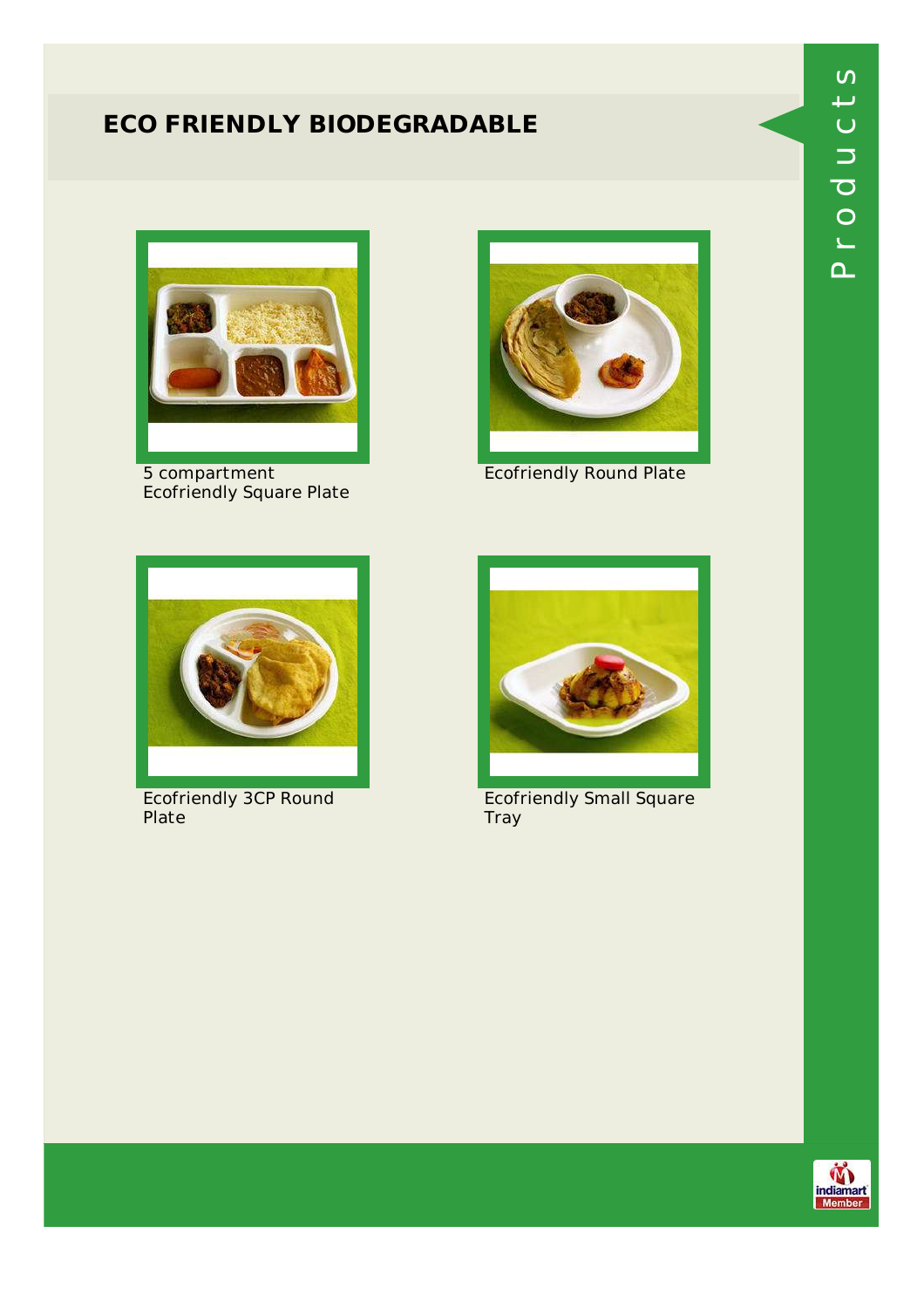

Round Cake Bases **Cake Base** 







Paper Carry Bags Non Woven Carry Bag

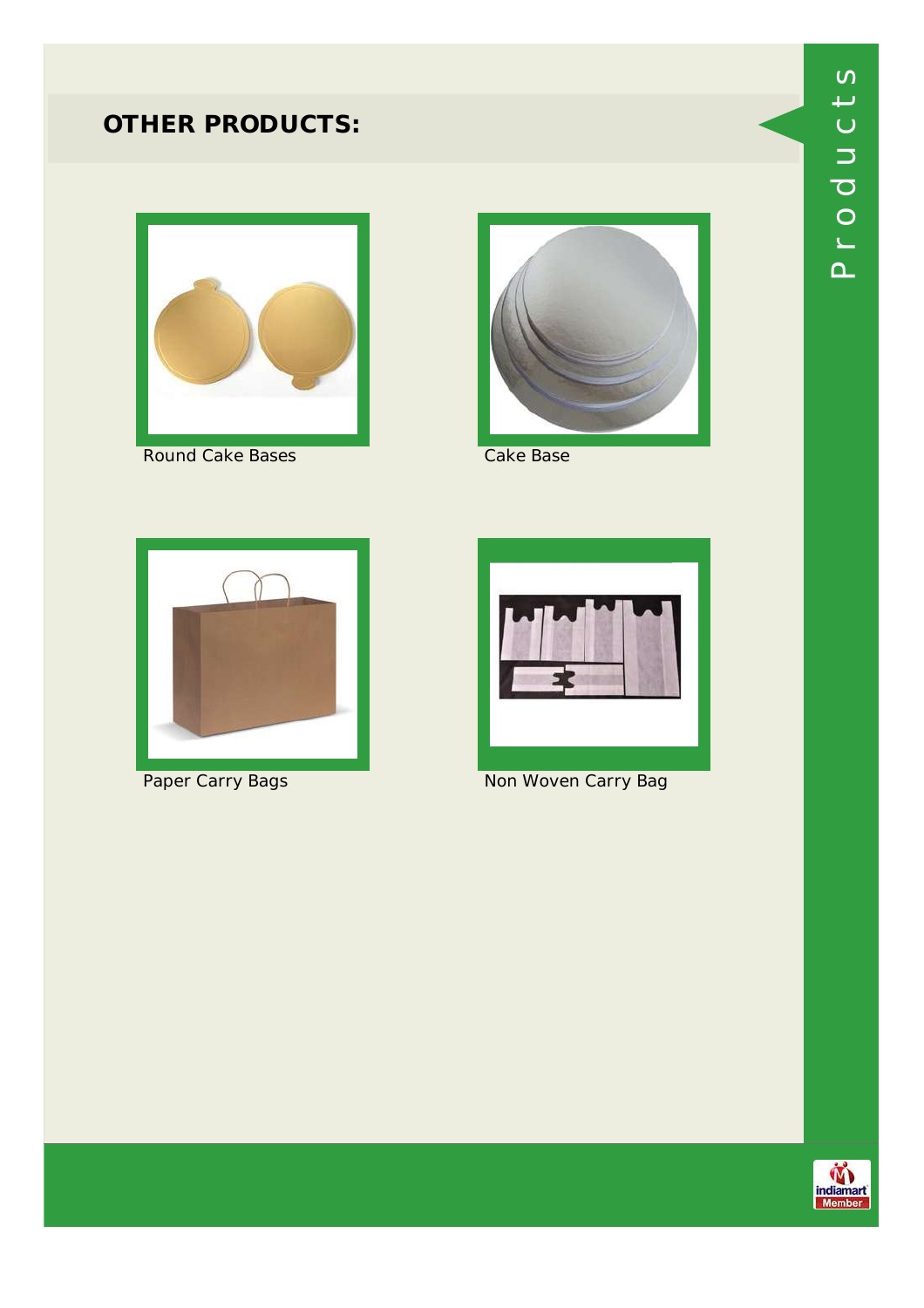

Aluminum Container **Aluminum Foil** 





Butter Paper Bag New York Seal Roll



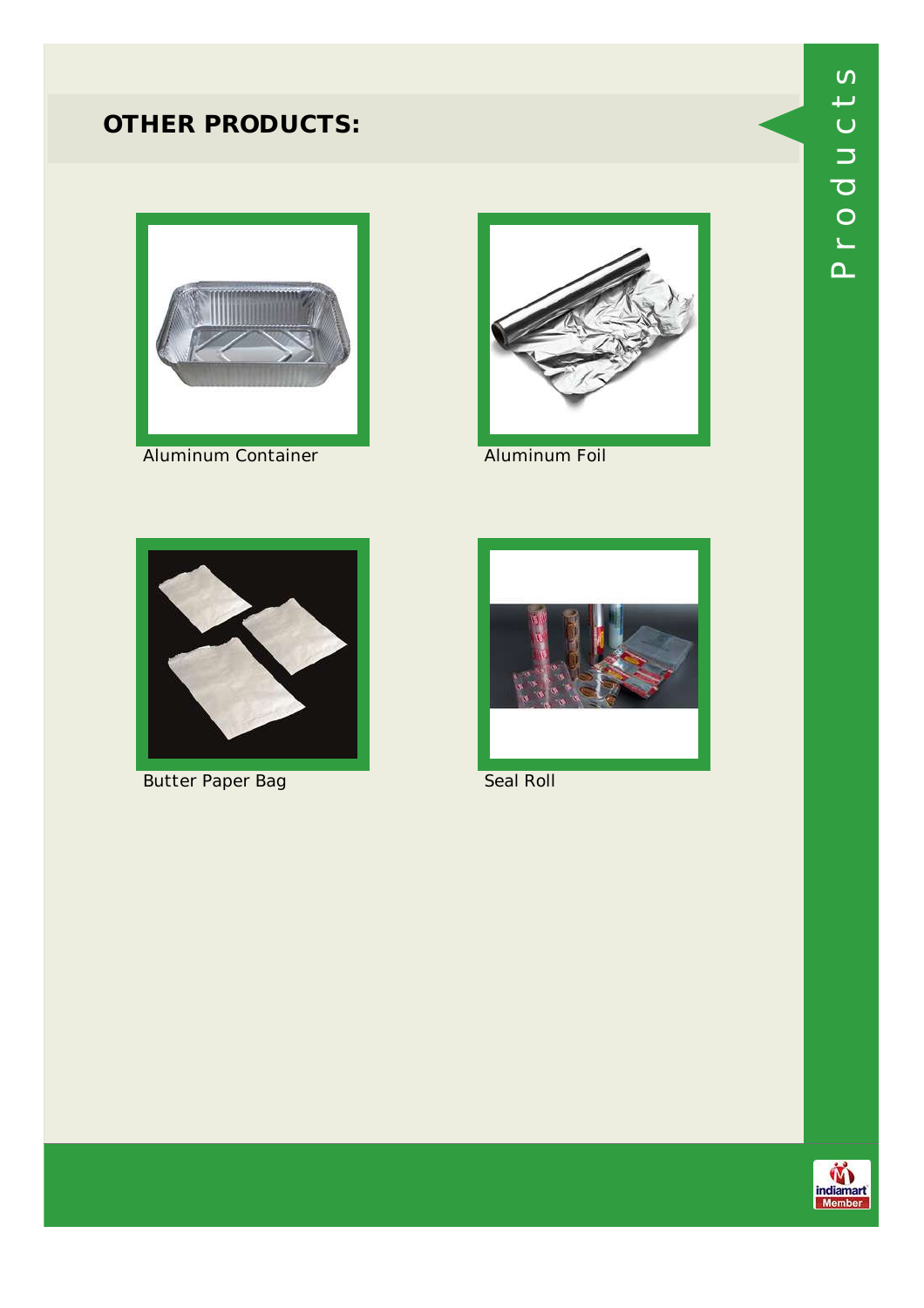

Meal Tray Sealing Machine **Round Sealing Machine** 





8 Compartment Sealing Machine



Rectangle Tray Sealing **Machine** 



 $\mathbf{\Omega}_{-}$ 

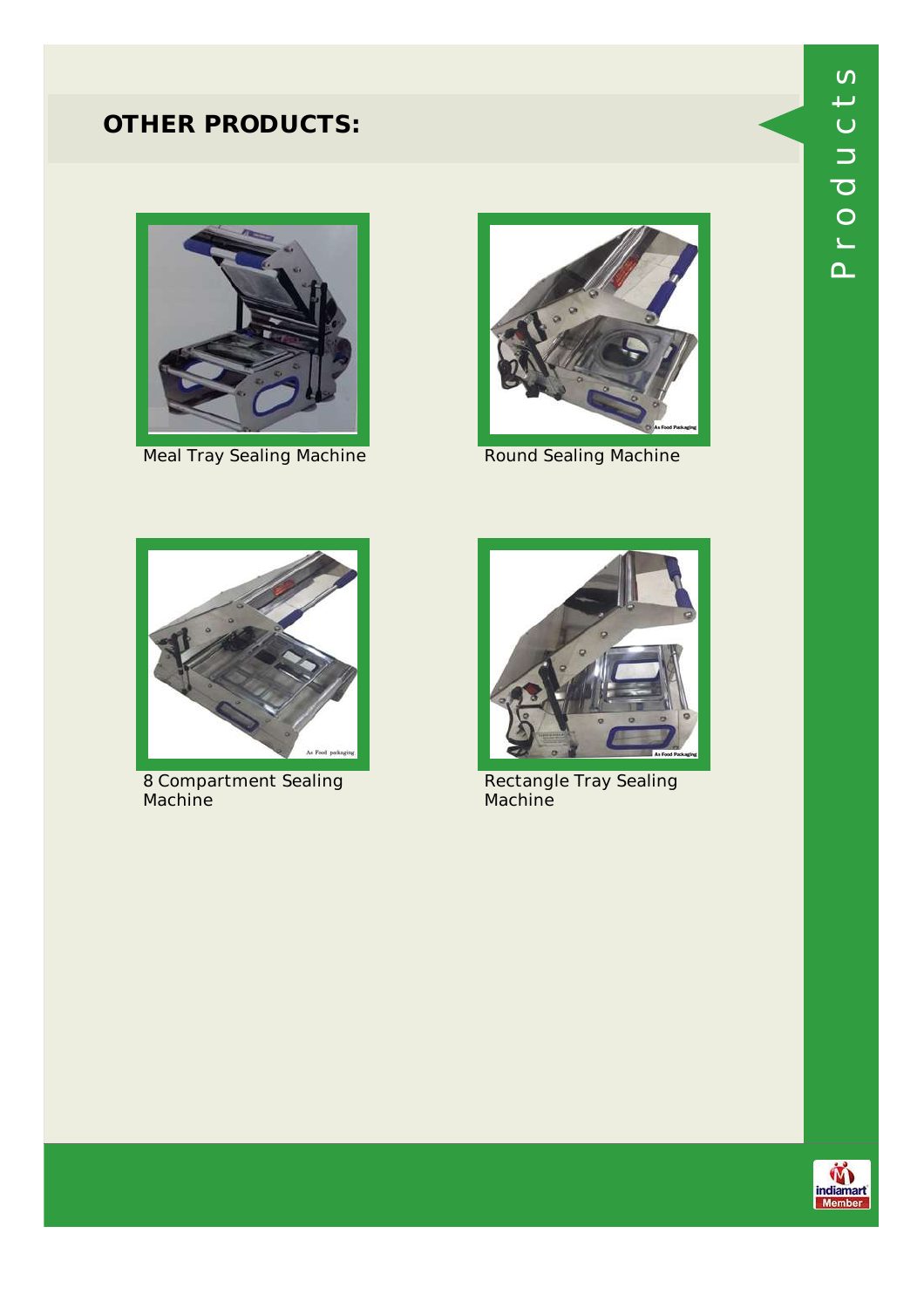

Cup and Glass Sealing Machine



5 Portion Meal Tray Sealing Machine



4 Compartment Food Packaging Tray



Combo Meal Packaging Tray



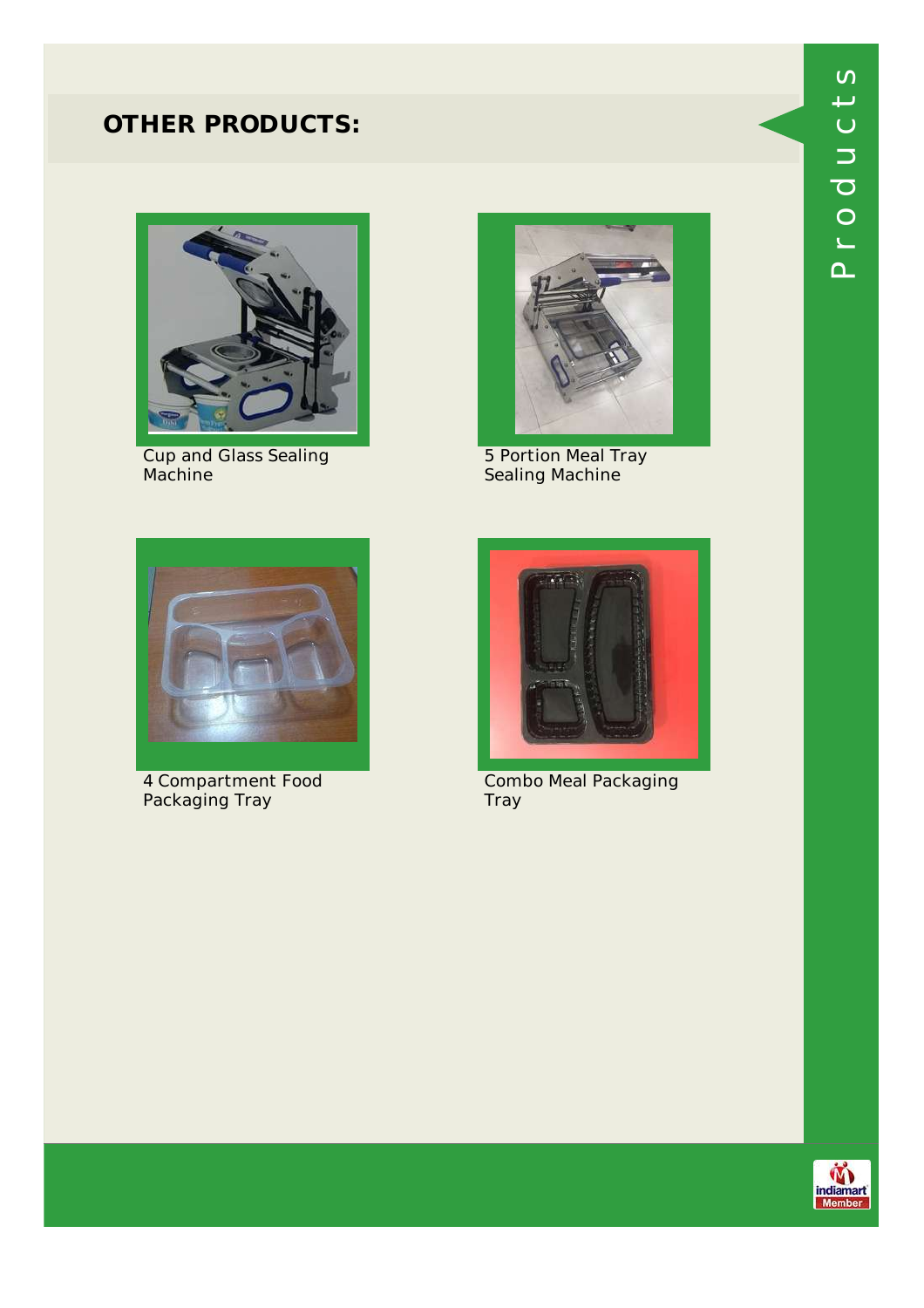

Two Compartment Packaging Tray



Disposable Meal Tray



2 Compartment Food Packaging Tray



Black Meal Tray



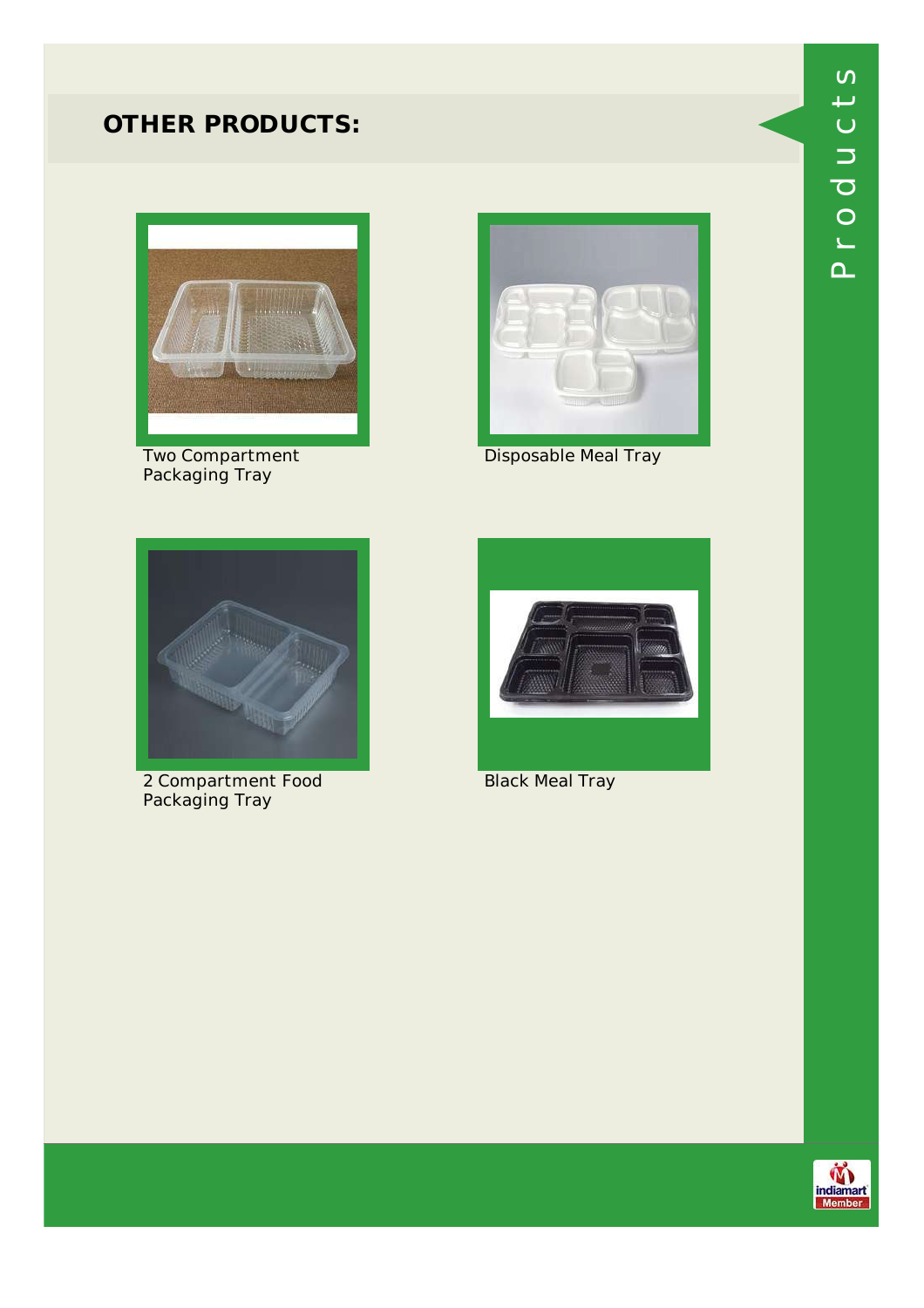# Factsheet

| Year of Establishment            | : 2010                                                            |                                         |
|----------------------------------|-------------------------------------------------------------------|-----------------------------------------|
| <b>Nature of Business</b>        | Manufacturer, Exporter, Distributor, Wholesaler,<br><b>Trader</b> |                                         |
| <b>Total Number of Employees</b> | $: 26$ to 50 People                                               |                                         |
| Primary Competitive Advantage :  | Experienced R & D<br>Department                                   | Large Product Line                      |
|                                  | Large Production<br>Capacity                                      | <b>Good Financial Position</b><br>& TQM |